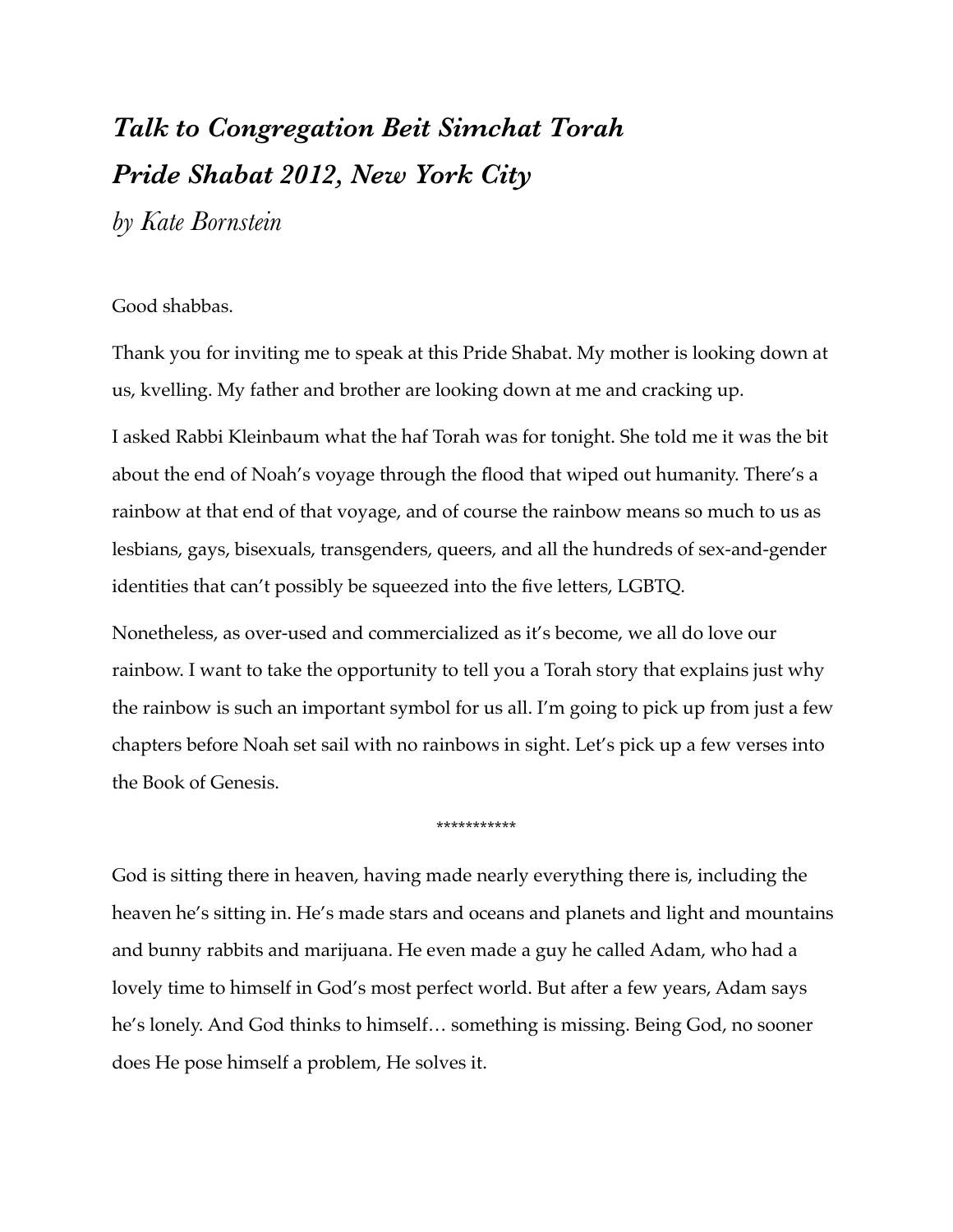God gets the bright idea to create a woman named Lilith. She's a hot babe, because this is one smart God, and Lilith is one hot butch top. She pushes Adam down on the ground, and boy howdy, she rides that cowboy. Well, cool as God is, way back in those days, he was not having any part of that. Most people don't know this next part, but God had it in the back of his to make Adam another guy and Eve another gal—he was all for mixing things up. But right now, he had to handle the Lilith situation. So, He turned Lilith into a demon, and created Eve.

Eve was also a hot babe. But God didn't make the same mistake twice. Unlike Lilith, God made Eve cute and more of a bottom… and a little naive to boot, which is how nearly all femmes are seen to this very day: cute, but dumb.

OK… stuffy as he was, back in those days, God really loved Adam and Eve. He loved them with all His heart, and remember this is God's heart so it's a really big heart, and He loves them with all of it. He says to them,

"Look what I made for you. It's a beautiful garden. There's everything you could possibly want to make yourself happy with. There's birds, and waterfalls, and lily pads, and chipmunks, and over there…" God pointed with a Godly forefinger, "that's a whole acre of marijuana."

"All of this is yours," God continued when Adam and Eve finally managed to quiet down their excitement at the idea of chipmunks and lily pads. "All I want is your happiness. I've created harmony, and you are part of it, so you get to do anything you want to do. Anything at all. Well, there's one exception."

Adam and Eve looked at each other nervously. God continued, reassuringly.

"You can do anything, touch anything, play with anything, heck, you can even fuck anything." God paused and looked down at His shoes, and kicked the dirt with his toe. Then he continued in a low, rumbling God voice.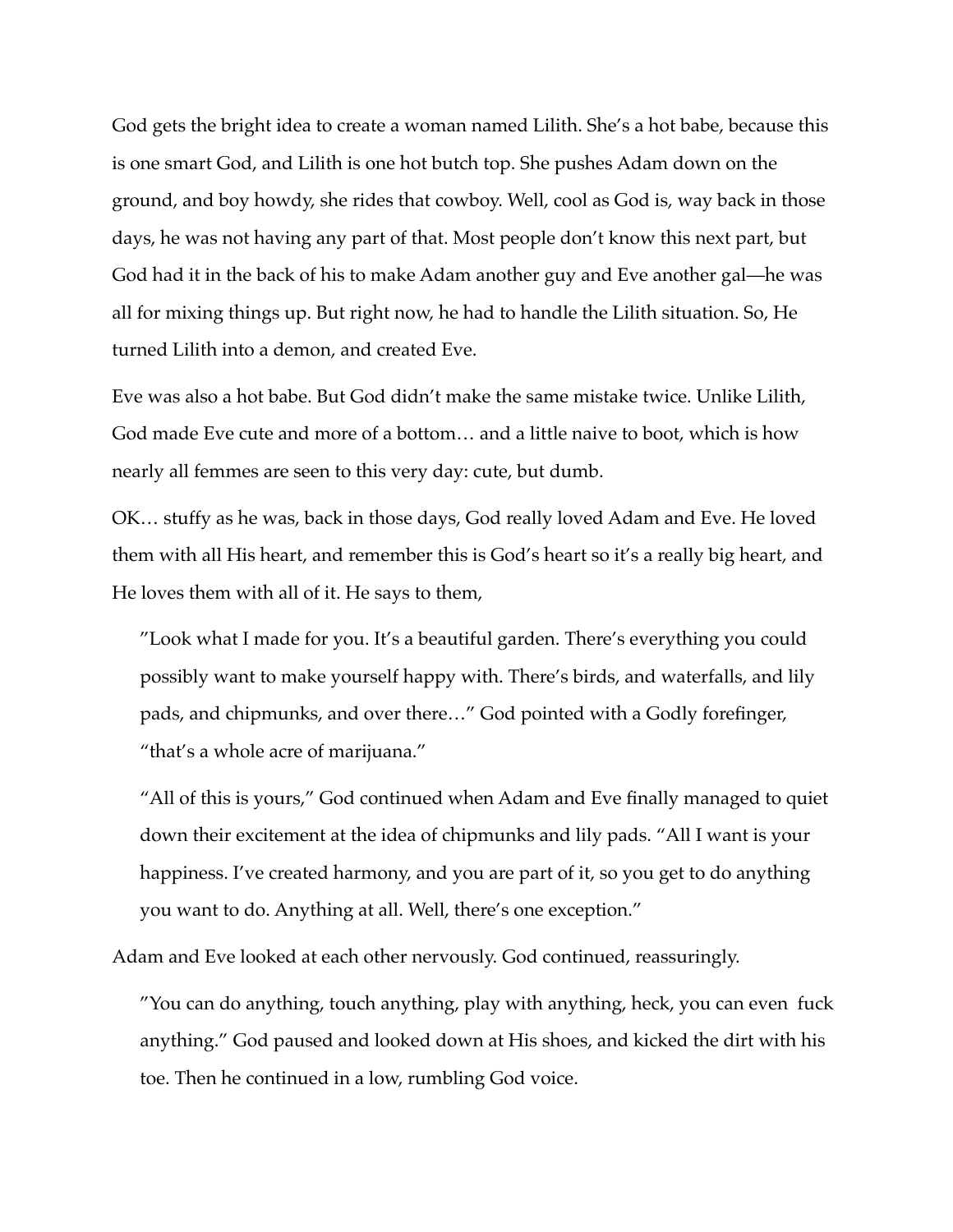"There's just this one little exception. Do not eat the fruit of that tree."

He lifted another Godly finger and pointed to an awesome tree. No, really, it was an awesome tree. It changed color every time you looked at, every time you blinked, that tree changed color. It was silver and gold, then red and blue—always two colors, of all of God's infinite colors—it even turned itself into black and white.

Only one thing stayed the same about the tree: it was always cloaked in two colors that were exactly opposite one from the other. Red and blue, cool and warm, bright and dull.

"That's a really cool tree," says Adam." What's it called?"

"Yeah, it's so pretty," says Eve." And the fruit looks so delicious."

Did I mention the fruit? Some people think it was an apple. To say that the fruit of that tree was an apple would be like saying the Taj Mahal is a No-Tell Motel, which in fact it was, only with fancier architecture. So yes, maybe the fruit looked like an apple, but oh what a scent it had, oh what a taste! It was sour and sweet all at the same time. That fruit smelled at once sun-kissed and rain-washed. The fruit from that tree always tasted like two opposite tastes, and smelled like two opposite smells. Nothing like that existed in the garden—everything else just was what it was. This tree was a true wonder!

"It's called the tree of the knowledge of good and evil," muttered God, "and if you know what's good for you, don't eat the God-damned fruit."

Of course, Eve did not know what was good for her, because she hadn't eaten the fruit yet—so it was really easy for a sexy, attractive serpent to seduce her into taking a great big bite of that delicious fruit—the fruit from the tree of the knowledge of good and evil. And because Eve was so gosh darned cute, Adam was an easy mark to take the next bite and that's exactly what he did. And once they swallowed, the two of them blinked and looked at each other.

"You're a man," said Eve.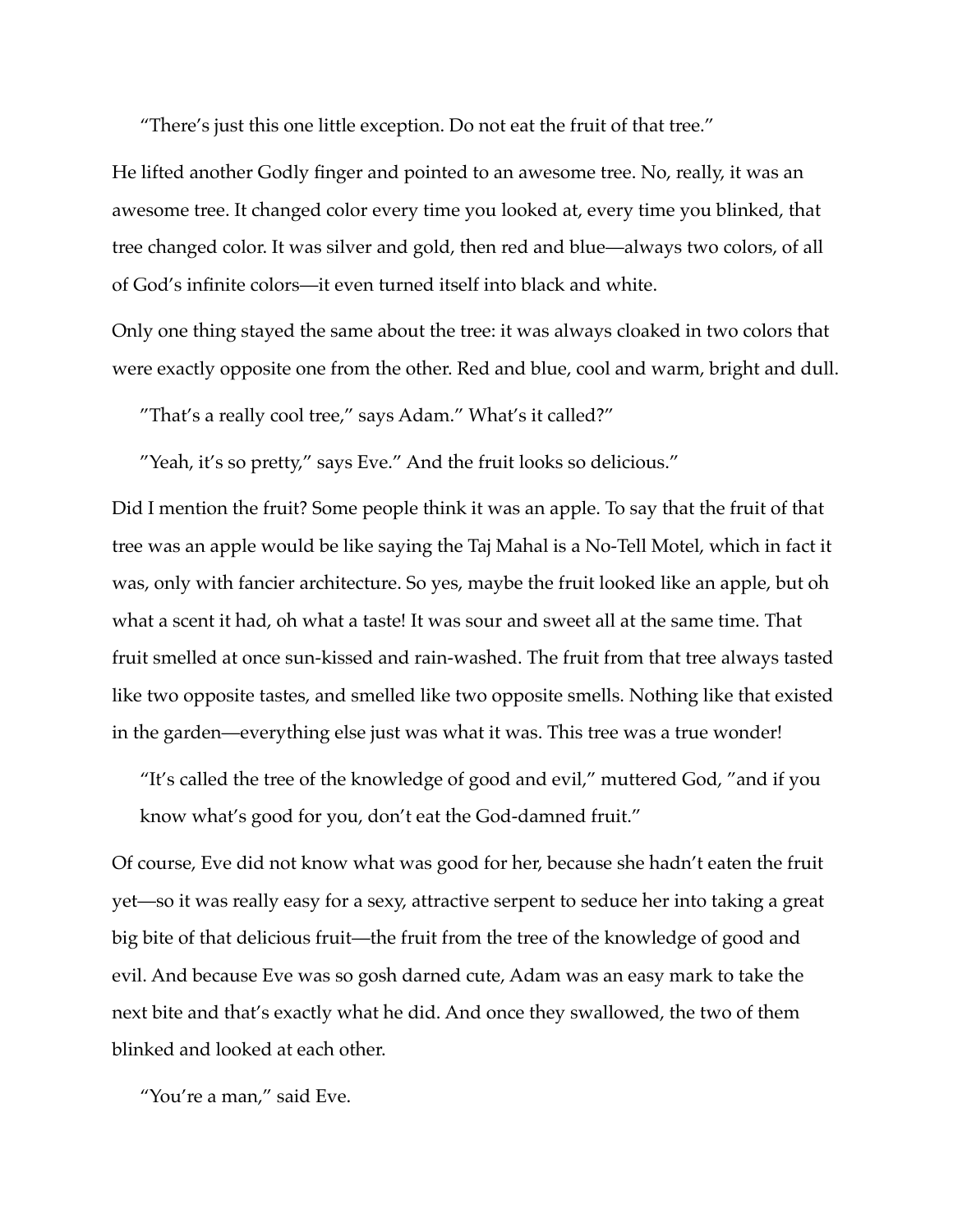"You're a woman," said Adam.

"It's hot today," said Eve.

"Yes, it's always either hot or cold," agreed Adam.

"I'm happy," said Eve.

"I'm sad," Adam replied.

"You're naked," said Eve.

"Right—we're clothed or we're naked," said Adam.

"And it's bad to be naked," gasped Eve.

"We'd better get dressed so we can be good," agreed Adam.

Well, the two of them scrambled to find some clothes. They found two medium sized fig leaves. Fig leaves? Really? Well, you know the rest. God finds them out. He's heartbroken. He casts them out of the garden with lots of curses.

And for the rest of time ever since then, humanity has been looking at the world in terms of two-and-two-only choices: right or wrong, good or evil, young or old, black or white, rich or poor, man or woman, sane or insane, homo or hetero, transgender or cisgender, and on… and on… and on… and on.

And the rest of the Torah is humanity trying to live within the curse of the knowledge of good and evil. And there's begetting and more begetting, and then there's you and me and we're still trying to solve the world's problems under the influence of the fruit of that God-damned tree. God warned us against either/or morality. Thank goodness there was a way out, and God gave us the way out of either/or morality the very day Noah first set foot on solid land: it was the rainbow.